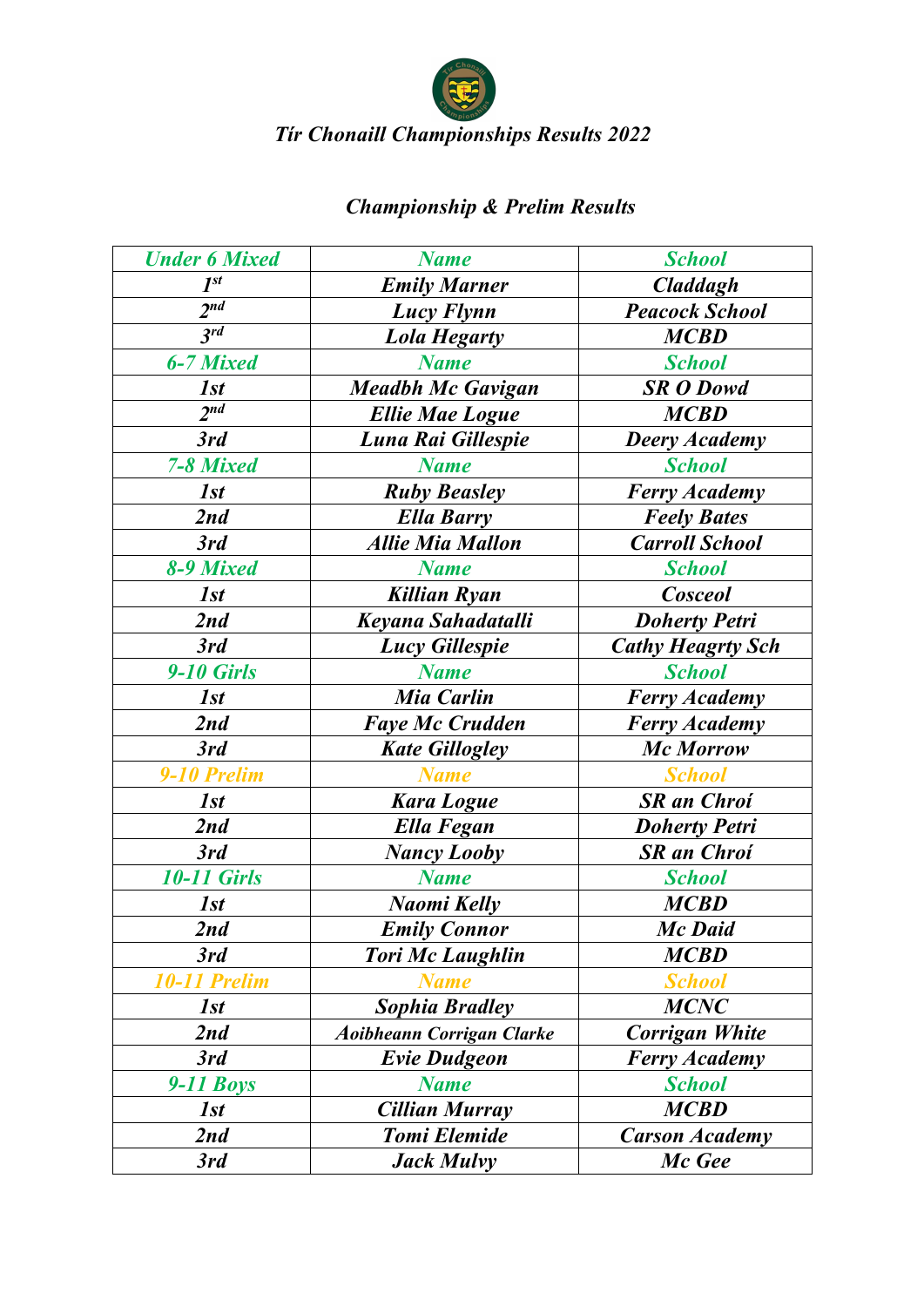

| 11-12 Girl         | <b>Name</b>               | <b>School</b>           |
|--------------------|---------------------------|-------------------------|
| 1st                | <b>Maia Doherty</b>       | Mc Conomy               |
| 2nd                | Lusai Gillespie           | <b>MCNC</b>             |
| 3rd                | <b>Lilly Mai Rodgers</b>  | <b>Alison Quigley</b>   |
| 11-12 Prelim       | <b>Name</b>               | <b>School</b>           |
| 1st                | <b>Farrah Strawbridge</b> | <b>Mc Daid</b>          |
| 2nd                | <b>Hannah Mc Bride</b>    | <b>Alison Quigley</b>   |
| 3rd                | <b>Grainne Murphy</b>     | <b>Lorraine Scallon</b> |
| <b>12-13 Girls</b> | <b>Name</b>               | <b>School</b>           |
| 1st                | <b>Kate Lavelle</b>       | Cowie Ryan Mc Cole      |
| 2nd                | Hannah Mioduezeska        | Cabe Academy            |
| 3rd                | <b>Charley Gillmurray</b> | <b>MCNC</b>             |
| 12-13 Prelim       | <b>Name</b>               | <b>School</b>           |
| 1st                | <b>Una Mc Geogh</b>       | Mc Gee                  |
| 2nd                | <b>Jessica Wilson</b>     | <b>SR An Chroi</b>      |
| 3rd                | <b>Ebony</b> M            | <b>SR De Barra</b>      |

| $11-13$ Boys        | <b>Name</b>                  | <b>School</b>                |
|---------------------|------------------------------|------------------------------|
| 1st                 | <b>Cillian Mc Morrow</b>     | <b>Mc Morrow</b>             |
| 2nd                 | <b>Cian Hudson</b>           | <b>Carson Academy</b>        |
| 3rd                 | <b>Joe Rooney</b>            | <b>Farragher Mc Loughlin</b> |
| <b>13-14 Girls</b>  | <b>Name</b>                  | <b>School</b>                |
| 1st                 | <b>Aoife Mc Kelvey</b>       | <b>MCNC</b>                  |
| 2nd                 | Abi Larkin                   | <b>Doherty Petri</b>         |
| 3rd                 | <b>Emily Mc Entire</b>       | Cabe Academy                 |
| 13-14 Prelim        | <b>Name</b>                  | <b>School</b>                |
| 1st                 | <b>Hannah Black</b>          | <b>Corrigan White</b>        |
| 2nd                 | <b>Leah Doherty</b>          | <b>Doherty Petri</b>         |
| 3rd                 | <b>Rachel Boyce</b>          | <b>MCNC</b>                  |
| <b>14-15 Girls</b>  | <b>Name</b>                  | <b>School</b>                |
| 1st                 | <b>Chloe Gillmurry</b>       | <b>MCNC</b>                  |
| 2nd                 | <b>Grace Marie Callaghan</b> | <b>Ferry Academy</b>         |
| 3rd                 | <b>Emily Duffy</b>           | Mc Gee                       |
| <b>14-15 Prelim</b> | <b>Name</b>                  | <b>School</b>                |
| 1st                 | <b>Farragh Mc Laughlin</b>   | <b>SR An Croi</b>            |
| 2nd                 | <b>Megan Mc Givern</b>       | Convery                      |
| 3rd                 | <b>Kathleen Mc Keever</b>    | <b>Corrigan White</b>        |
| $13-15$ Boys        | <b>Name</b>                  | <b>School</b>                |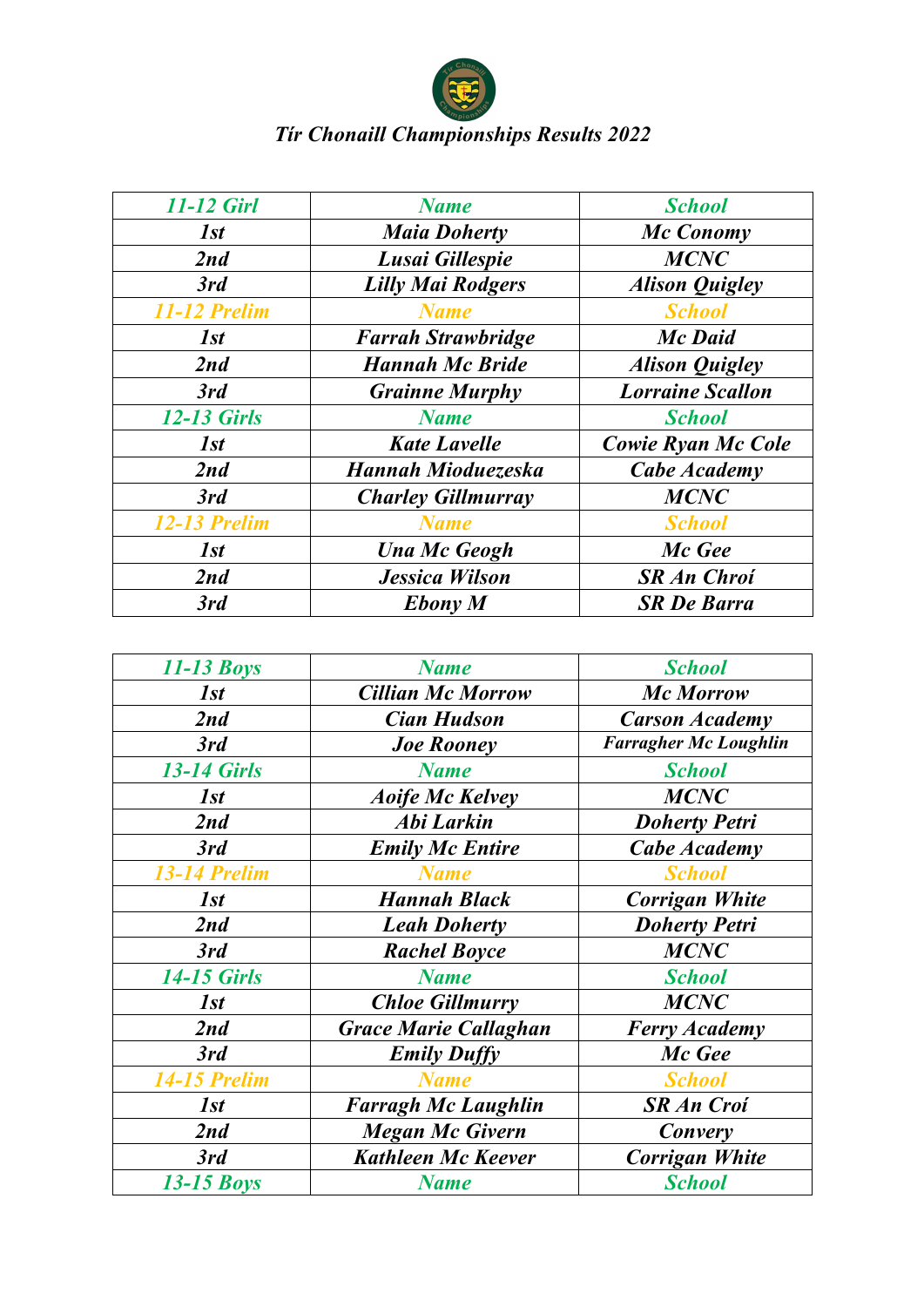

| 1st                 | <b>Gary O Doherty</b> | <b>MCBDA</b>          |
|---------------------|-----------------------|-----------------------|
| 2nd                 | <b>Ben Farren</b>     | Mc Caul               |
| 3rd                 | <b>Shaun Mc Grory</b> | <b>MCNC</b>           |
| <b>15-16 Girls</b>  | <b>Name</b>           | <b>School</b>         |
| 1st                 | <b>Alicia Keyes</b>   | <b>MCNC</b>           |
| 2nd                 | <b>Cara Mc Geehan</b> | <b>Carroll School</b> |
| 3rd                 | <b>Mary Cannon</b>    | <b>Ferry Academy</b>  |
| <b>15-16 Prelim</b> | <b>Name</b>           | <b>School</b>         |
| 1st                 | <b>Alisha Hughes</b>  | <b>Alison Quigley</b> |
| 2nd                 | <b>Niamh Bowen</b>    | <b>Deery Academy</b>  |
| <b>16-17 Ladies</b> | <b>Name</b>           | <b>School</b>         |
| 1st                 | <b>Lara Mc Gee</b>    | <b>MCNC</b>           |
| 2nd                 | <b>Sarah O Connor</b> | <b>Hession</b>        |
| 3rd                 | <b>Ellie Holmes</b>   | <b>Carson Academy</b> |
| 15-17 Men           | <b>Name</b>           | <b>School</b>         |
| 1st                 | <b>Elliot Kwelele</b> | Mc Gee                |
| 2nd                 | <b>Ultan Mallon</b>   | <b>Carroll School</b> |
| 3rd                 | <b>Luke Barron</b>    | Cois Ceol             |

| 17-18 Ladies          | <b>Name</b>            | <b>School</b>           |
|-----------------------|------------------------|-------------------------|
| 1st                   | <b>Emily Colangelo</b> | <b>MCNC</b>             |
| 2nd                   | <b>Tegan Mc Conomy</b> | <b>MCBDA</b>            |
| 3rd                   | <b>Ryleen Mc Gee</b>   | <b>Carson Academy</b>   |
| $17 +$ Men            | <b>Name</b>            | <b>School</b>           |
| 1st                   | <b>Adam Mc Cluskey</b> | <b>Cresham</b>          |
| 2nd                   | <b>Cormac Maguire</b>  | <b>Ferry Academy</b>    |
| 3rd                   | <b>Oisin Mc Andrew</b> | <b>Carroll School</b>   |
| <b>18-21 Ladies</b>   | <b>Name</b>            | <b>School</b>           |
| 1st                   | <b>Sophie Reilly</b>   | <b>Carson Academy</b>   |
| 2nd                   | <b>Eleanor Murray</b>  | <b>MCBDA</b>            |
| 3rd                   | <b>Alannah Grant</b>   | <b>Lorraine Scallon</b> |
| <b>Over 21 Ladies</b> | <b>Name</b>            | <b>School</b>           |
| 1st                   | <b>Lauren Finglas</b>  | <b>MCBDA</b>            |
| 2nd                   | <b>Lucy Shilling</b>   | Hennigan                |
| 3rd                   | <b>Amy Mc Callion</b>  | <b>Réalta</b>           |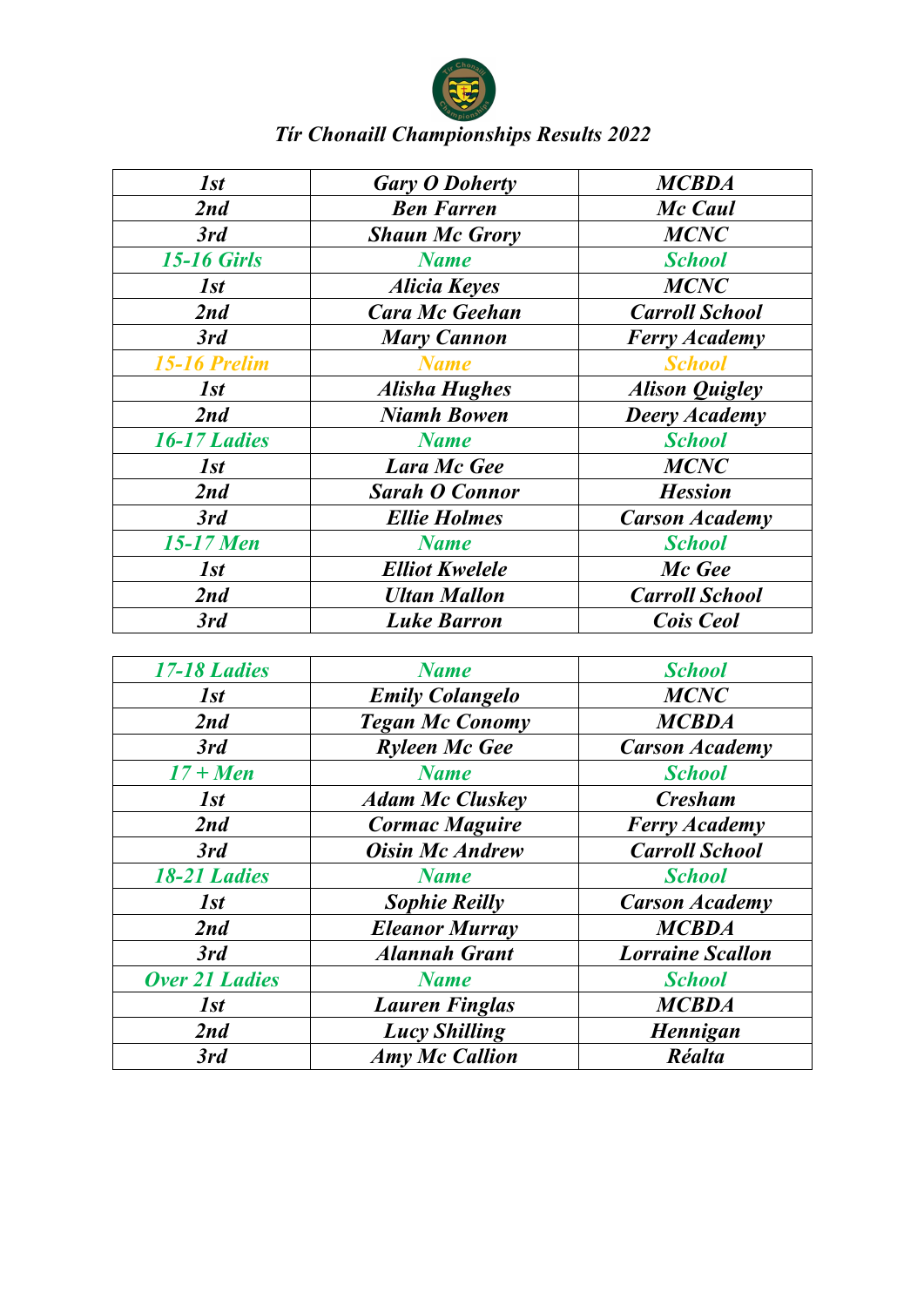

### *Tir Chonaill Champs 2022 Grade Results*

*Under 6 Bun Reel- Lucy Carr, Lorraine Scallon SD Light Jig- Cara Ryan, SR Cosceol Single Jig- Mollie Monaghan, McNelis Cunningham (less than 5 competitors) Trophy- Cara Ryan- SR Cosceol*

*6-7 Bun Reel- Emer Deery, Cathy Hegarty SD Jig- Katie McIlvanney, Peacock SD Single Jig- Rosie McGrath, Domican Trophy- Ciara Sweeney, Laura Aisling SD*

*U7 Tus*

*Reel- Ellie May Logue, McConomy Bradley Doherty Academy Jig- Lola Hegarty, McConomy Bradley Doherty Academy Single/Slip- Lucy Flynn, Peacock Trophy- Katie McIlvanney, Peacock*

*U7 Mean Grad*

*Reel- Luna Rae Gillespie, Deery Acad (less then 5 competitors) Jig- Katie McIlvanney, Peacock (less than 5 competitors) Single/Slip- Luna Rae Gillespie, Deery Acad (less than 5 competitors) Trophy- Luna Rae Gillespie, Deery Acad (less than 5 competitors)*

*7-8 Bun*

*Reel- Lilly May Gallagher, McCafferty SD Jig- Ailidh Hartin, Domican Single Jig- Lilly May Gallagher, McCafferty SD Trophy- Ailidh Hartin, Domican*

*7-8 Tus Reel- Alanna Deery, Ferry SD Jig- Alanna Deery, Ferry SD Single/Slip- Kaci McConnell Doherty, Deery Acad Trophy- Aoife McLernon, SR an Chroi*

*7-8 Mean Grad Reel- Briana McLaughlin, Alison Quigley SD Slip/Single- Briana McLaughlin, Alison Quigley SD Jig- Doireann Mackin- McGee SD Trophy- Doireann Mackin, McGee SD*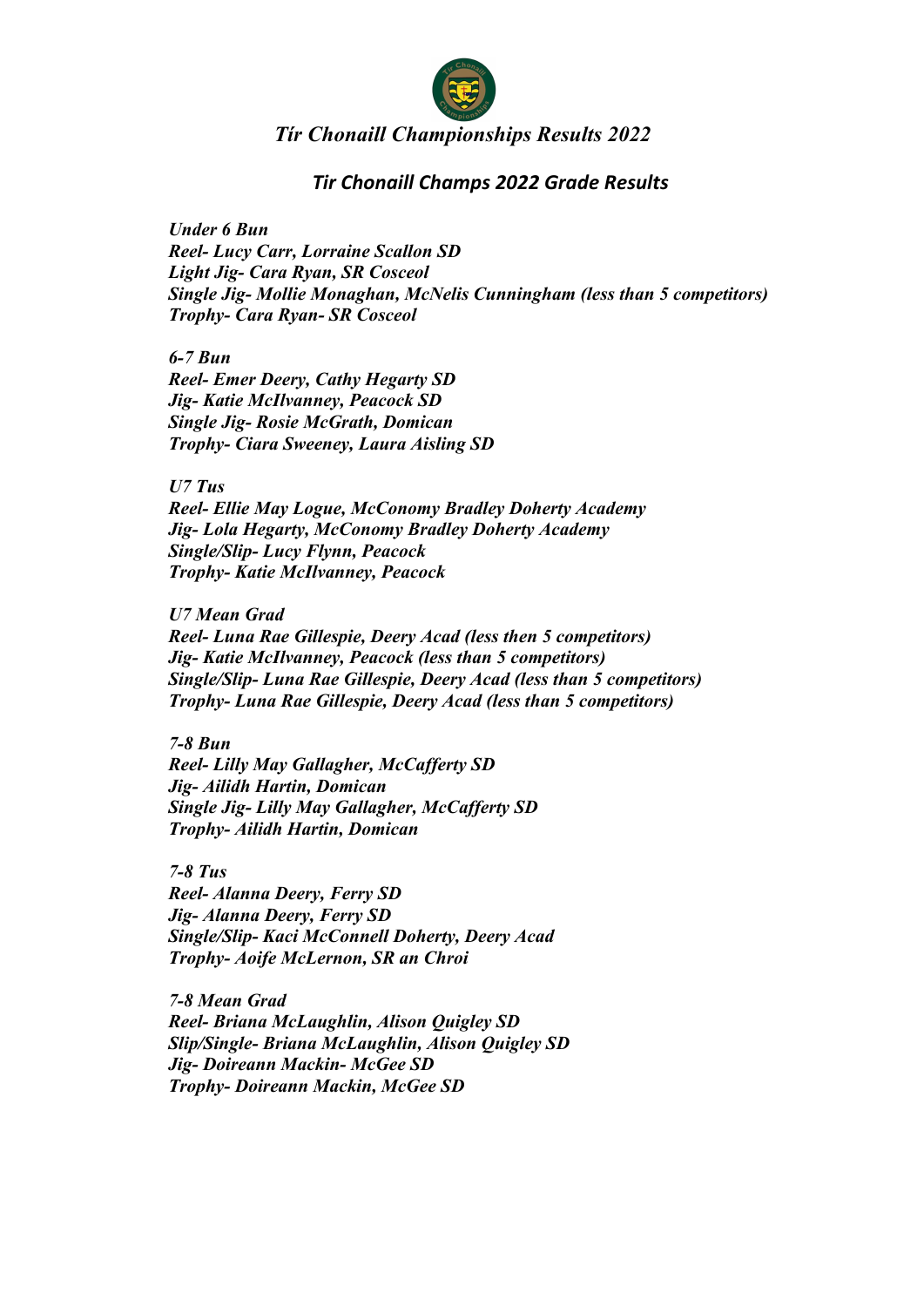

*8-9 Bun*

*Reel- Aoife Doherty, Alison Quigley SD Jig- Niamh Breen, McNelis Cunningham SD Single Jig- Niamh Breen, McNelis Cunningham SD Trophy- Niamh Breen, McNelis Cunningham SD*

*8-9 Tus Reel- Naoise Lennon, Doherty Petri Jig- Isla McGarvey, Carson Academy Single/Slip- Niamh Breen, McNelis Cunningham Trophy- Isla McGarvey, Carson Academy*

*8-9 Mean Grad Reel- Cathair Corley, McGee SD Single/Slip- Isla McGarvey, Carson Acad Jig-Niamh Higgins, McCaul Acad Hornpipe- Lola Gallagher, McDaid SD (less than 5 competitors) Trophy- Jack Gordon, Alison Quigley SD*

*9-10 Bun Reel- Clodagh Cavlan, Peacock Jig- Niall Smyth, SR an Chroi Single Jig- Madison O'Harte, McNelis Cunningham Trophy- Madison O'Harte, McNelis Cunningham*

*9-10 Tus Reel- Teagan McAloon, Domican Jig-Leigha Duggan, Carroll SD Single/Slip- Teagan McAloon, Domican Trophy- Teagan McAloon, Domican*

*9-10 Mean Grad Reel- James McBride, Alison Quigley SD Slip/Single- Ruby Irvine, Deery Acad Jig- Eabha Mullen, SR Clann McCaul Hornpipe- Tia Flinter, Smith McCarron (less than 5 competitors) Trophy- Eabha Mullen, SR Clann McCaul*

*10-11 Bun Reel-Chloe McCready, Smith McCarron (less than 5 competitors) Jig- Jodie Kerr, Smith McCarron Single Jig-Oran Foley, Smith McCarron Trophy- Ellen Boyle, Bonner Cannon SD*

*10-11 Tus Reel- Niamh Love, McNelis Cunningham (less than 5 competitors) Jig- Jodie Kerr, Smith McCarron*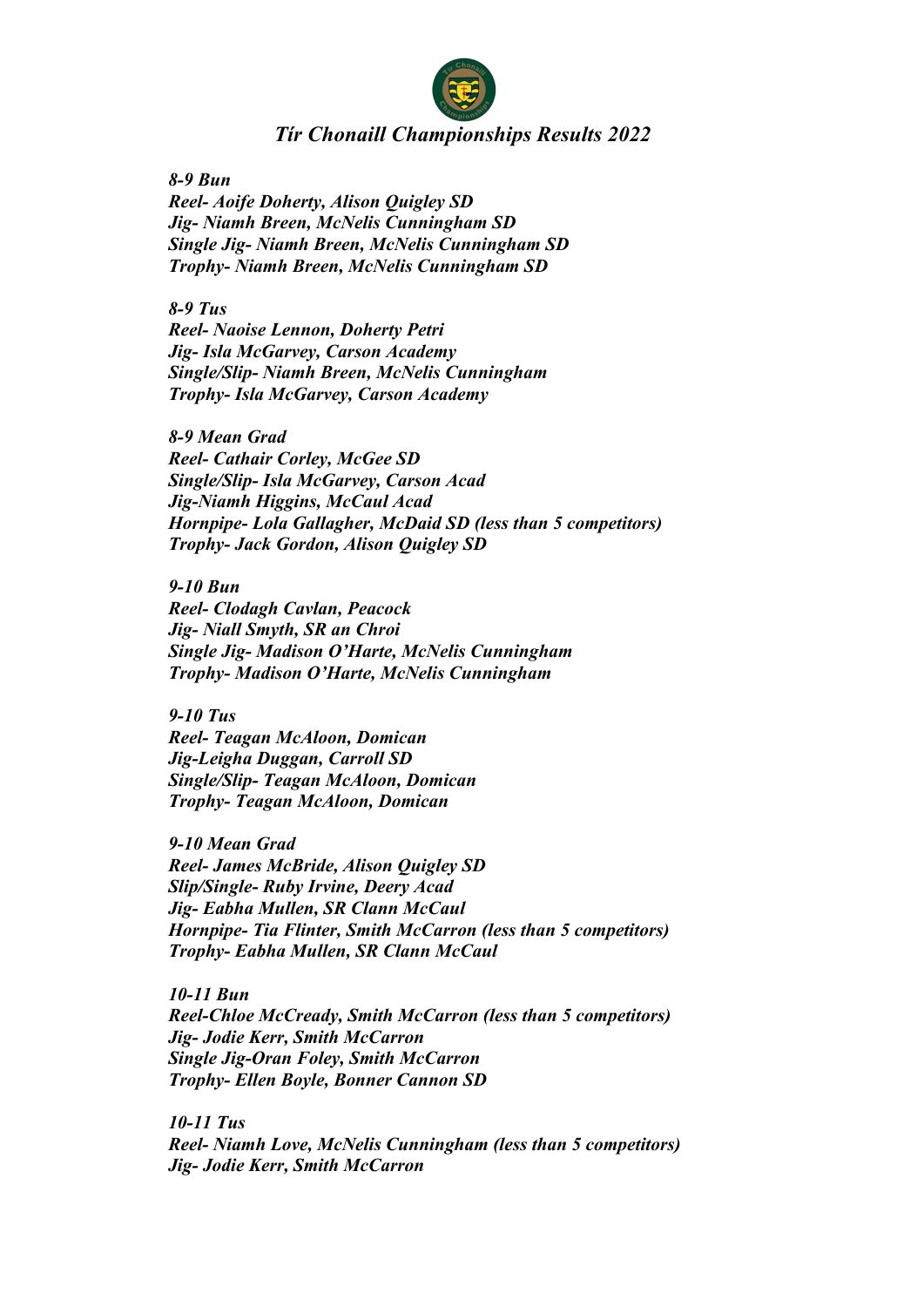

*Single/Slip- Katie McElhinney, Smith McCarron Trophy- Hallie Mai Roche, Alison Quigley SD*

*10-11 Mean Grad Reel- Chloe McFadden, Laura Aisling Single/Slip- Annabelle Mullen, Carroll SD Jig- Chloe McFadden, Laura Aisling Hornpipe- Cara McGinty, Carroll SD (less than 5 competitors) Trophy-Annabelle Mullen, Carroll SD*

*11-12 Bun Reel- Caoife McHugh, McNelis Cunningham Jig- Iarla Hartin, Domican Single Jig- Caoife McHugh, McNelis Cunningham Trophy-Orla Kennedy, Bonner Cannon SD*

*11-12 Tus Reel- Orla Doherty, Doherty Petri Jig- Orla Kennedy, Bonner Cannon Single/Slip- Orla Kennedy, Bonner Cannon Trophy- Angel Ferguson, Cathy Hegarty SD*

*11-12 Mean Grad Reel- Chloe McVeigh, Carroll SD Single/Slip- Nicole Murphy, Bonner Cannon SD Jig- Nicole Murphy, Bonner Cannon SD Hornpipe- Emma McEntee, Laura Aisling (less than 5 competitors) Trophy- Nicole Murphy, Bonner Cannon*

*12-14 Bun Reel- Danielle Ferry, Laura Aisling (less than 5 competitors) Jig- Roseanna Ferry, Laura Aisling (less than 5 competitors) Single- Danielle Ferry, Laura Aisling (less than 5 competitors) Trophy- Danielle Ferry, Laura Aisling (less than 5 competitors)*

*12-14 Tus Reel- Anna O'Mahoney, McCaul (less than 5 competitors) Jig-Annie Kerr, Clare Gallagher SD (less than 5 competitors) Slip/Single- Tia Conaghan, Smith McCarron (less than 5 competitors) Trophy- Annie Kerr, Clare Gallagher SD (less than 5 competitors)*

*12-14 Mean Grad Reel- Sarah Patton, Smith McCarron Single/Slip- Emily Sproule, Smith McCarron Jig- Grace McDaid, Smith McCarron Hornpipe- Grace McDaid, Smith McCarron Trophy- Grace McDaid, Smith McCarron*